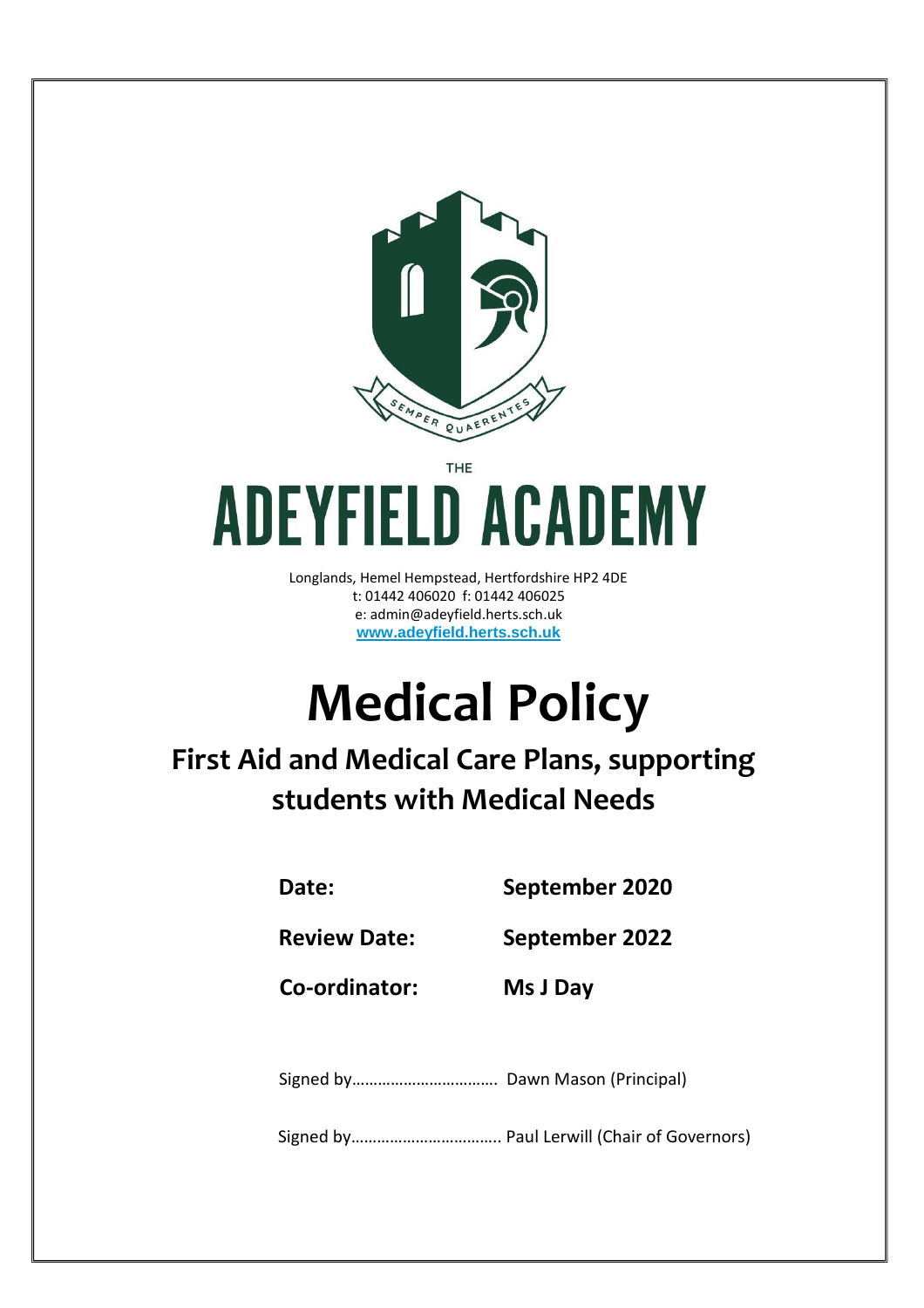# **1. Rationale**

The Adeyfield Academy is an inclusive community that aims to support and welcome students with medical conditions.

The Adeyfield Academy recognises that section 100 of the Children and Families Act 2014 places a duty on the Governing Body to make arrangements for supporting students at their School with medical conditions. This policy will make clear to all colleagues the procedures to be followed in supporting these Students. Every member of the school community has the right to feel safe and valued.

#### **2. Aims**

- The Adeyfield Academy aims to provide all students with medical conditions the same opportunities as the remainder of the student body.
- To ensure that staff understand the common medical conditions that affect students at this school and understand that many of the conditions may affect quality of life and may be life threatening, particularly if poorly managed or misunderstood.
- To ensure that all staff understand and are trained in what to do in an emergency for the most common serious medical conditions at this school.
- To ensure clear guidance on the administration and storage of medication.
- To ensure clear guidance about record keeping.
- To ensure that the school environment is inclusive. This includes the physical environment, as well as educational, social and sporting activities.
- To enable staff to understand the impact of medical conditions on a student's ability to learn and their confidence.
- To enable staff to promote self-care.
- To ensure that the school community is aware of the common triggers that can make medical conditions worse.

## **3. Procedures**

## **3.1. Support for and expectation of staff**

- Staff at The Adeyfield Academy receive appropriate training regarding serious medical conditions and what to do in an emergency. This training is provided annually, upon induction into the school and through access to relevant information.
- A log of the medical condition training is kept by the school and reviewed every 12 months to ensure all staff receive training.
- In an emergency situation, school staff are required, under common law duty of care, to act like any reasonably prudent parent. This may include administering medication. This will be made clear during training who has additional responsibility within the school.
- Action for staff to take in an emergency for the common most serious conditions at this school.
- If a student needs to be taken to hospital, a member of staff will always accompany her/him and will stay with her/him until a parent or carer arrives. A copy of the students Individual Medical Plan will be sent to the emergency care setting with the student.
- A log of medical emergencies will be kept by the school First Aiders.
- It is the responsibility of parents to inform the school of any medical condition.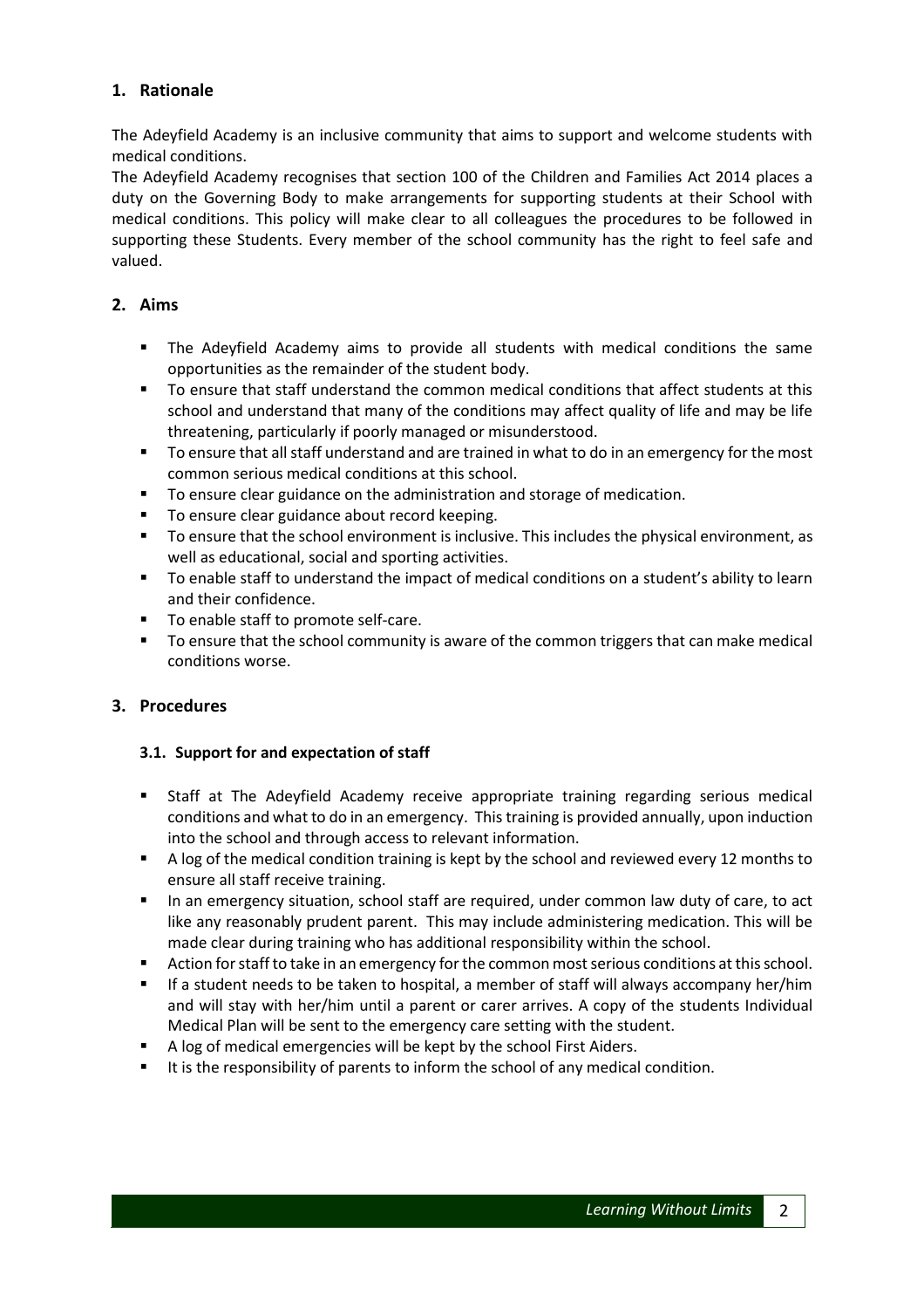#### **3.2. Individual Medical Care Plans**

- Medical Care Plans are led and managed by the SENCo who will ensure all relevant staff are aware of their location and content. These plans will be administered by the First Aiders.
- The Medical care plan records important details about individual student's medical needs at school, their triggers, signs, symptoms, medication and other treatment (Appendix 1). It is set up at admission or when the diagnosis is first communicated to the school.
- Parents, healthcare professionals, relevant school staff and students with a medical condition will draw up a student's Individual medical care plan. Depending on the complexity or severity of the condition this plan may be drawn up at a meeting that all attend or in consultation and sent home to parents. A copy must be signed by the parents and kept at school and home.
- Medical care plans are used to create a centralised register of students with medical needs and are kept in a secure central location at school and also attached as a linked document in SIMS.
- Parents are regularly reminded to update their child's Individual Healthcare Plan if their child has a medical emergency, if there have been changes to their symptoms (getting better or worse), or when their medication and treatments change.
- Every student with a Medical care plan at this school has their plan discussed and reviewed at least once a year.
- All relevant staff have access to the Individual Healthcare Plans of students in their care.
- All staff are responsible for the protection of student confidentiality.

## **3.3. Management of medicines on school premises.**

- All non-emergency medication is kept in a lockable cupboard, in a temperature appropriate place, in the medical room. Only named staff have access. Students with medical conditions know where their medicine is stored and how to access it. Most students at this school carry, and securely keep, their own emergency medication. They are reminded to ensure that their emergency medication is with them at all times. Back-up emergency medication is available in the medical room. Where a student is not yet able to self-manage and carry his/her own emergency medication, she/he knows where to access the emergency medication.
- All use of medication, defined as a controlled drug, even if the student can administer the medication themselves, is done under the supervision of named staff.
- There is no legal duty for any member of staff to administer medication unless they have been specifically contracted to do so. Staff may administer prescribed and non-prescribed medication to students under the age of 16 with the written consent of the student's parent. A record of this will be kept.
- **Training is given to all staff members who agree to administer medication to students, where** specific training is needed. Where suitably risk-assessed, the school insurance provides full indemnity.
- Parents should complete the parental agreement for the school to administer medicine (Appendix 2) or provide the same information in a letter.
- If a child's medication changes or is discontinued, or the dose or administration method changes, parents should notify the school in writing immediately.
- If a student at this school refuses their medication, staff will record this and follow procedures. Parents are informed as soon as possible.
- If a student misuses medication, either their own or another student's, their parents are informed as soon as possible. These students are subject to the school's usual disciplinary procedures.
- Staff ensure that medication is only accessible to those for whom it is prescribed.
- **Termly the first aider checks and logs the expiry dates for all medication stored at school.**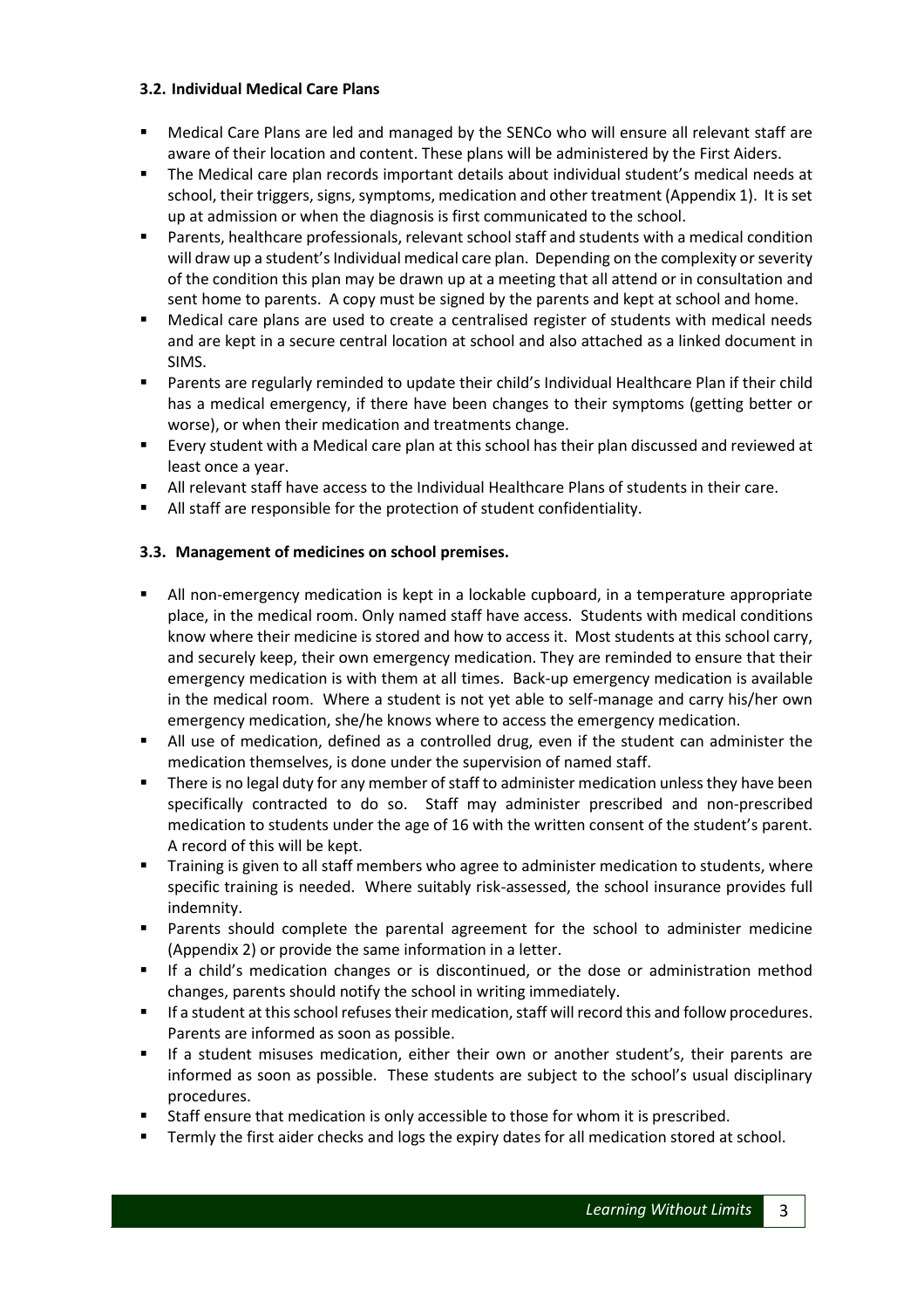- An up-to-date list of members of staff who have agreed to administer medication and have received the relevant training is kept in school and displayed in student services.
- All emergency and non-emergency medication brought in to school must be clearly labelled in its original container, with the correct student's name, the name and dose of the medication and the frequency of dose, expiry date and the prescriber's instructions (if applicable)
- **II** All refrigerated medication is stored in a locked refrigerator in the medical room, in an airtight container and is clearly labelled.
- All medication is sent home with students or collected by parents if necessary at the end of the school year. Medication is not stored during the summer holidays.
- It is the parents' responsibility to ensure new and in date medication comes into school on the first day of the new academic year.
- An accurate record of each occasion an individual student is given or supervised taking medication is kept. Details of the supervising staff member, student, dose, date and time are recorded (Appendix 3).
- School will dispose of out of date medication once parents have been informed.
- Sharps boxes are used for the disposal of needles. Parents obtain sharps boxes from the child's GP or paediatrician on prescription. All sharps boxes in this school are stored in a locked cupboard unless alternative safe and secure arrangements are put in place on a caseby-case basis.
- Any stored inhalers should be stored below 30 Degrees Celsius

# **3.4. Management of medical conditions and medicines on school trips**

- Students with serious medical conditions are required to inform the school.
- The leader of the trip will risk assess the needs of the student. If the needs are sufficient, which will be decided by the Principal, an updated plan may be required.
- Staff members taking a student on a trip, where necessary will be given the necessary training to enable them to manage the student's medication and/or emergency procedures, prior to departure. Liaison with the named members of staff who usually administer that student's medication is essential.
- A copy of the updated Medical care plan will be retained by the senior leader with responsibility for the trip.
- In the event of an emergency, a member of staff will accompany the student to hospital.
- A contingency plan will be agreed with parents, in advance, should an emergency arise. This will form part of the updated plan.
- **The trip leader will take responsibility for the safe-keeping of medication on the trip.**
- Parents/Carers must be available on an accessible phone number for the duration of the trip.
- If a sharps box is required for an off-site or residential visit, a named member of staff is responsible for its safe storage and return to a local pharmacy, to school or to the student's parent.

## **3.5. Allergies**

- In line with advice from Allergy UK, The Adeyfield Academy is not a nut (or any other product) free school. Students are permitted to bring their own food onto site and as such, we cannot guarantee its contents.
- **Parents should inform the school of any allergies that their son/daughter has and this will be** recorded as a medical need on SIMS.
- Students with severe allergies have a Medical Care Plan with treatment plan outlined.
- **Students with an epi-pen should carry one at all times.**
- First Aiders and additional staff are trained in their use.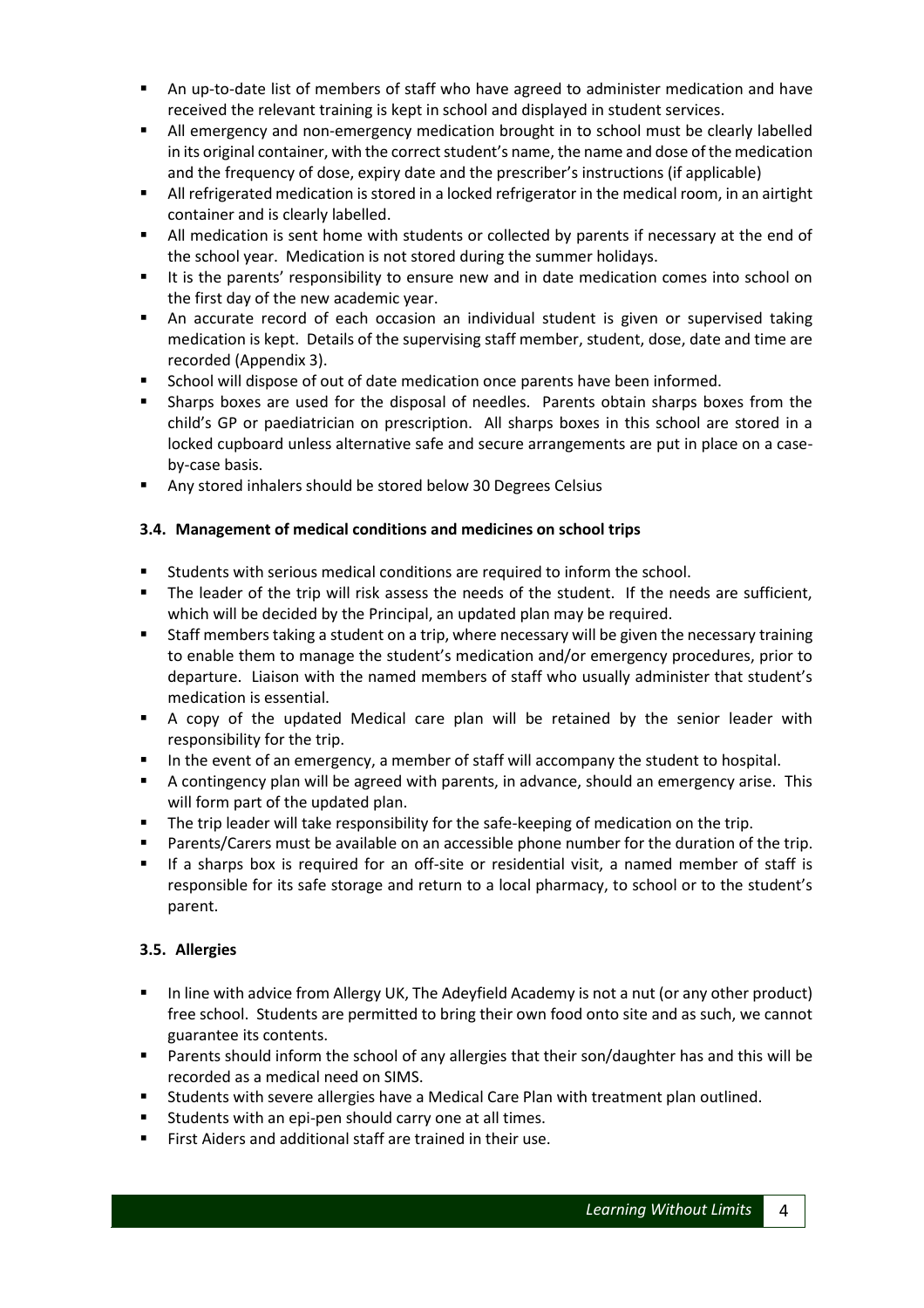Students with allergies should not share food with others.

# **4. Allergy Guidance**

Allergy is a hypersensitivity to a foreign substance that is normally harmless, but which produces an immune response reaction in some people. This can be a minor response such as localised itching or a severe response known as anaphylaxis or anaphylactic shock. Anaphylaxis is potentially life threatening, often explosive in onset with symptoms ranging from mild flushing to upper respiratory obstruction and collapse.

The School takes a serious approach to the risk of anaphylaxis. This guidance outlines the responsibilities expected of those within the school community. We aim to ensure all students with allergies are fully supported and feel safe at school, and that staff are confident in treating anaphylaxis.

Please note that the School is not a nut-free environment as we believe this can lead to a false sense of security and we prefer that Students and staff remain vigilant at all times.

# **4.1. Parents**

- On entry to the School, parents should inform the School via the essentials forms, of any history of allergy, highlighting previous severe allergic reactions, and any history of anaphylaxis.
- Parents will be sent an Individual Health Care Plan for completion and return to the First Aiders in the school office.
- Parents are responsible for ensuring any required medication (Epipens or other adrenalin injectors, inhalers and any specific antihistamine – Piriton is always kept on site) is supplied, in date and replaced as necessary.
- Where food allergy is a major concern, the parents may wish to discuss the issues with the Catering Manager to make a plan to reduce potential exposure.
- If an episode of anaphylaxis occurs outside school, the School First Aiders must be informed. Parents are requested to keep the School First Aiders up to date with any changes in allergy management with regards to clinic summaries or re-testing and new food challenges.

# **4.2. Students**

- Students of any age must be familiar with what their allergies are and the symptoms they may have that would indicate a reaction is happening
- Students who are trained to administer their own auto-injector should be encouraged to carry it on their person

# **4.3. School First Aiders**

- Once aware of an allergy the School First Aiders should ensure the parent and student complete an allergy care plan and that sufficient emergency supplies are kept on site.
- Spare adrenaline pens should be kept at an appointed place clearly marked with each Student's name and also any other medication that might be used such as a spare inhaler and antihistamine. A copy of their care plan is also available at this location.
- **The allergy will be highlighted in SIMS under the Medical Needs section.**
- **IHCP** are available in the Medical Room, detailing the action to be taken in an emergency.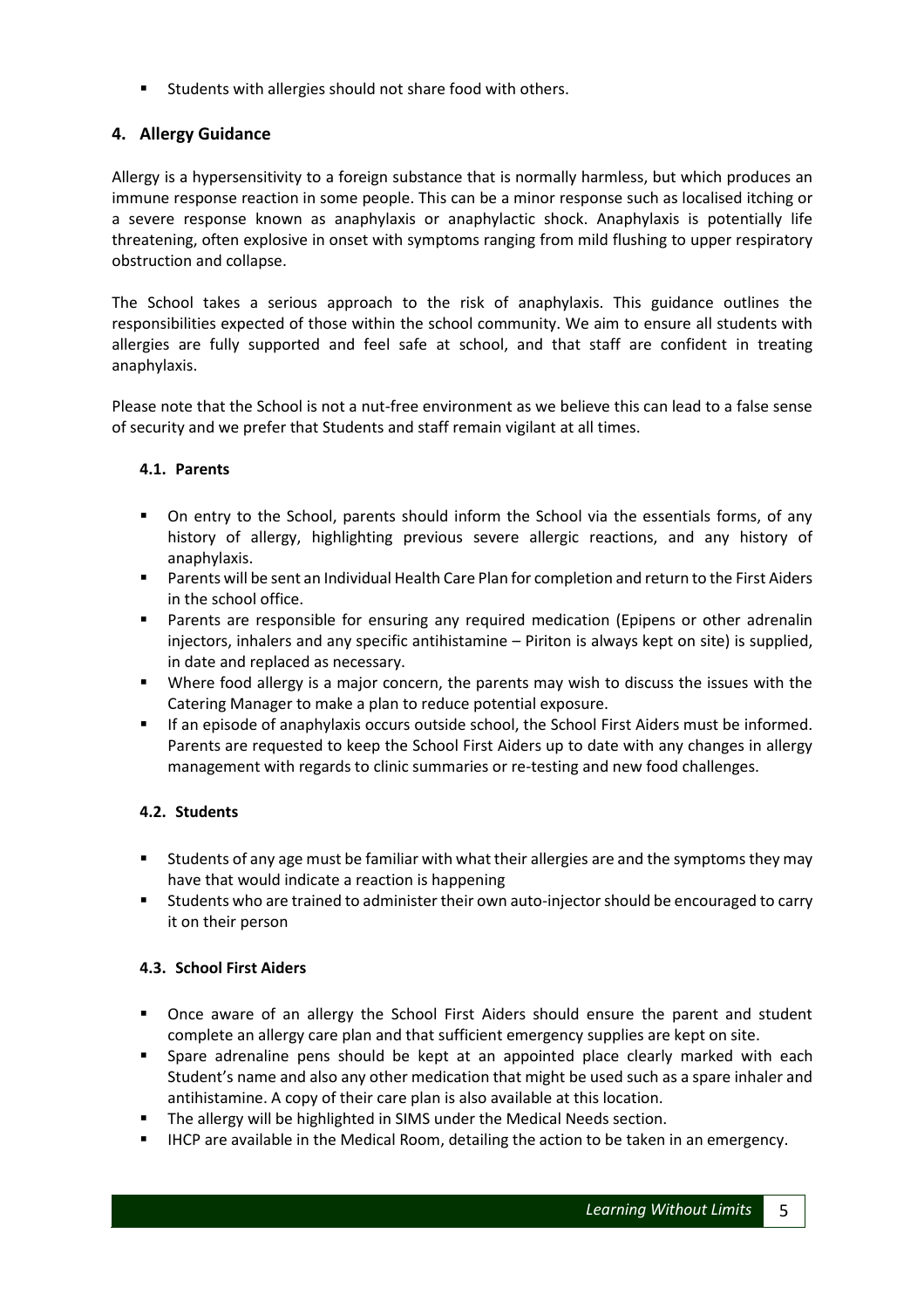All Students will be assessed for their competence of managing their allergies and emergency medication and training will be given where necessary.

# **4.4. Staff**

Staff must be aware at all times of the Students in their care (regular or cover classes) who have known allergies and must supervise any food-related activities with due caution. All leaders of school trips must ensure they are competent to act in case of anaphylaxis prior to the trip departure and ensure they carry all relevant emergency supplies. This includes educational visits and 'away' sport fixtures. Annual training for staff in anaphylaxis is provided

## **4.5. Wider School Community**

The catering department is aware of all individual student allergies and provides clear labelling to all food served in the canteen at all times.

Parents are informed of the clear labelling policy for any food that they wish to send in to school either for their child's personal consumption or for others consumption in sharing situations such as charity bake sales.

Student awareness of allergies is raised at assemblies and within the classroom setting. Training is provided for all staff on a regular basis and on an ad-hoc basis.

Litter control is kept to a high standard in order to reduce risk of any accidental cross- contamination.

#### **4.6. Symptoms of mild allergic reactions**

- Rash
- **•** Vomiting
- **Abdominal cramps**
- **Localised tingling sensation**
- **Localised inflammation**

#### **4.7. Symptoms of severe allergic reaction**

- Swelling of the throat and mouth
- **•** Difficulty in swallowing or speaking
- **•** Difficulty in breathing due to severe asthma or throat swelling
- **Hives anywhere on the body**
- **Generalised flushing of the skin**
- Abdominal cramps, nausea and vomiting
- Sudden feeling of weakness, faintness caused by sudden drop in blood pressure
- **Collapse and unconsciousness**

#### **4.8. Treatment**

Staff should take a student to the First Aid room or call the school First Aiders if student is on school site. In an emergency a member of staff will administer medication if the student has it with them e.g. Epipen.

First Aiders will administer medication in line with the IHCP. Emergency Anaphylaxis Kits are available in the medical room at Main Reception. Parents will be informed immediately.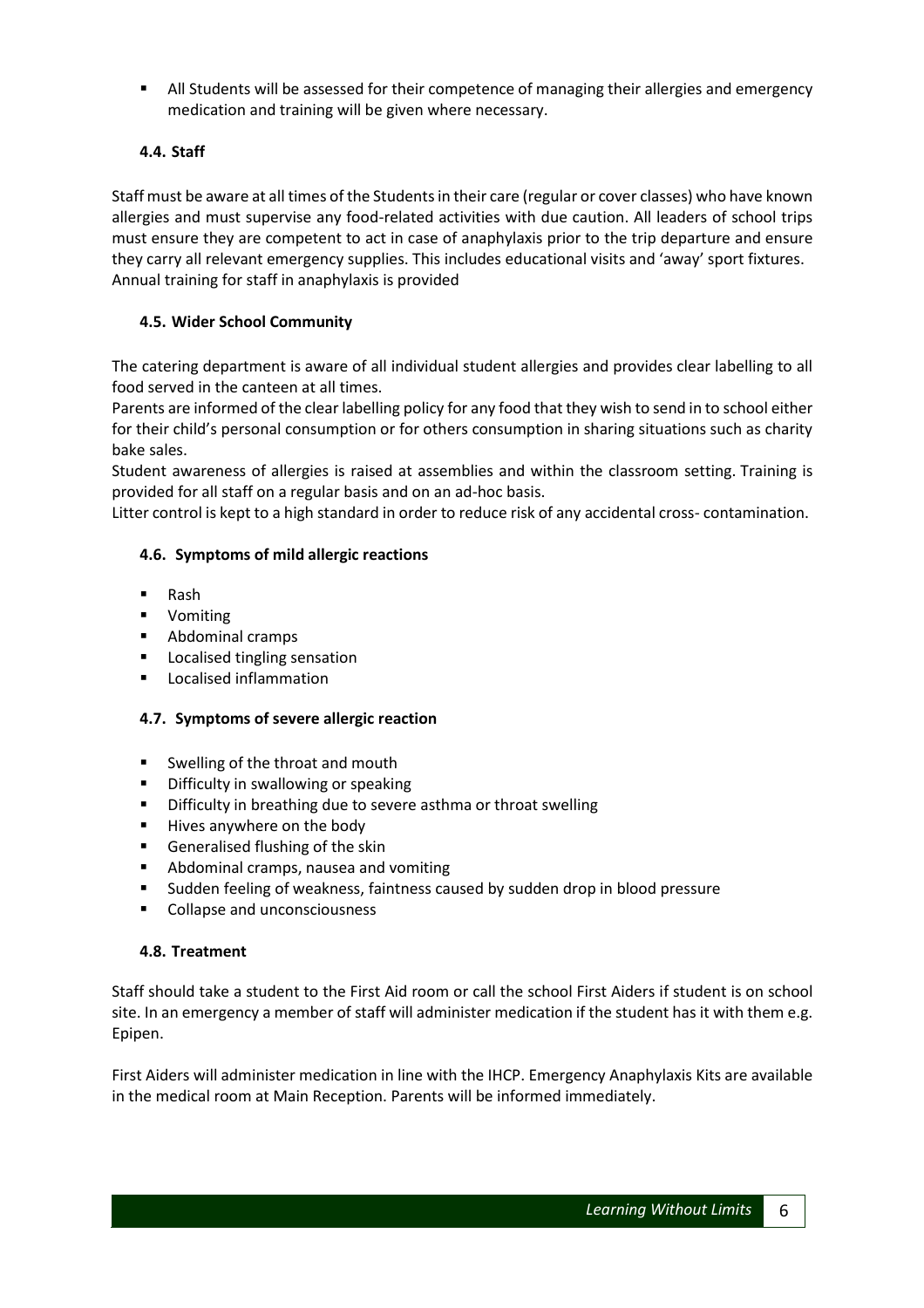If the reaction is severe or symptoms occur in an undiagnosed individual First Aiders will call the emergency services and follow instructions.

For more information on allergies please see the AllergyUK website *www.allergyuk.org*, or call them on 01322 619898.

# **5. First Aid treatment during Covid-19**

If a student or staff member is displaying Covid symptoms:

- Maintain 2m distance, escort student to the room at the very end of the top corridor. This will be our Covid First Aid space, as it has good fresh air from the windows, enough room to stay 2m apart, and the student can leave via the Fire Exit when ready to be picked up.
- If the student is so unwell that he/she requires assistance at a distance of less than 2m, the First Aider should use a mask and gloves.
- **Inform the parent or family member responsible for picking up from school**
- **EXECT** Leave used gloves etc. in the room, the removal of used First Aid kit and the thorough cleaning of the room will be arranged
- **Wash your hands, even though you used gloves**
- **Inform the Business Manager to do the necessary escalation and reporting**

If it is routine First Aid, not Covid related:

- Maintain 2m distance; where able to do so, student can place their own cold compress, wipes, plasters
- **If you need to physically assist, use gloves and mask**
- Wash your hands and the area in question thoroughly before touching, and again on completion, to ensure minimal risk of contamination from the student, or from the First Aider to the student

## **6. Monitoring**

This policy will be monitored by the Senior Leadership Team and Governors to ensure that all employees comply with their professional requirements and procedures are appropriately adopted as required.

The log of medical emergencies and medication logs will be reviewed termly.

A record of staff training will be kept and reviewed annually.

The Principal will ensure compliance with all medical conditions related to offsite visits.

The Assistant Principal, alongside the Safeguarding Team will ensure the implementation of this policy, under the guidance of the Principal.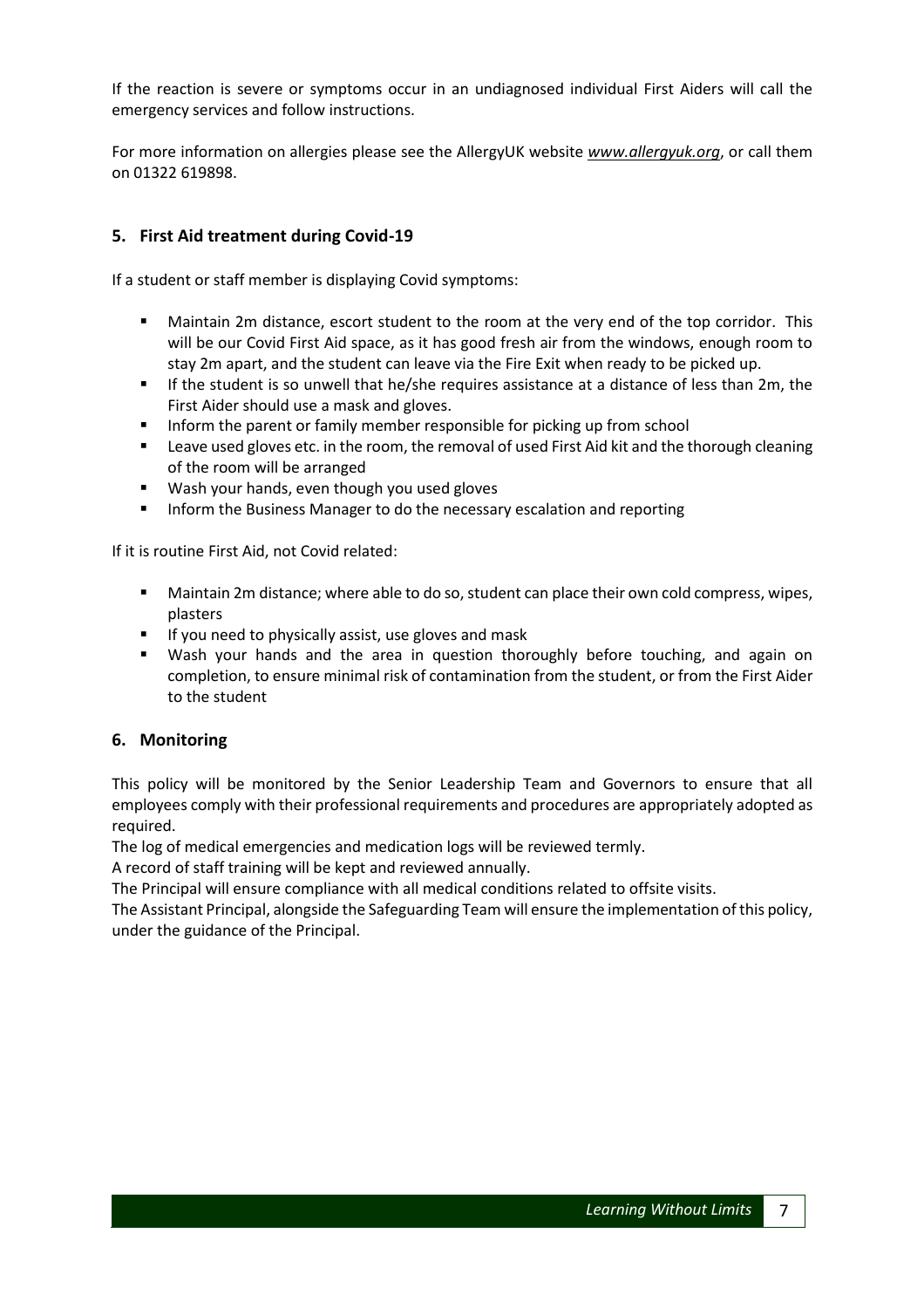# **The Adeyfield Academy Medical Care Plan**

#### **Identification details**

| Name          |  |
|---------------|--|
| Date of Birth |  |
| Address       |  |
|               |  |
| Form          |  |

# **Medical Details**

| Medical Diagnosis or<br>condition                 |  |
|---------------------------------------------------|--|
| Medical<br>needs/triggers/ signs                  |  |
| Treatment/Medication<br>prescribed                |  |
| Known side effects                                |  |
| Action to be taken in an<br>event of an emergency |  |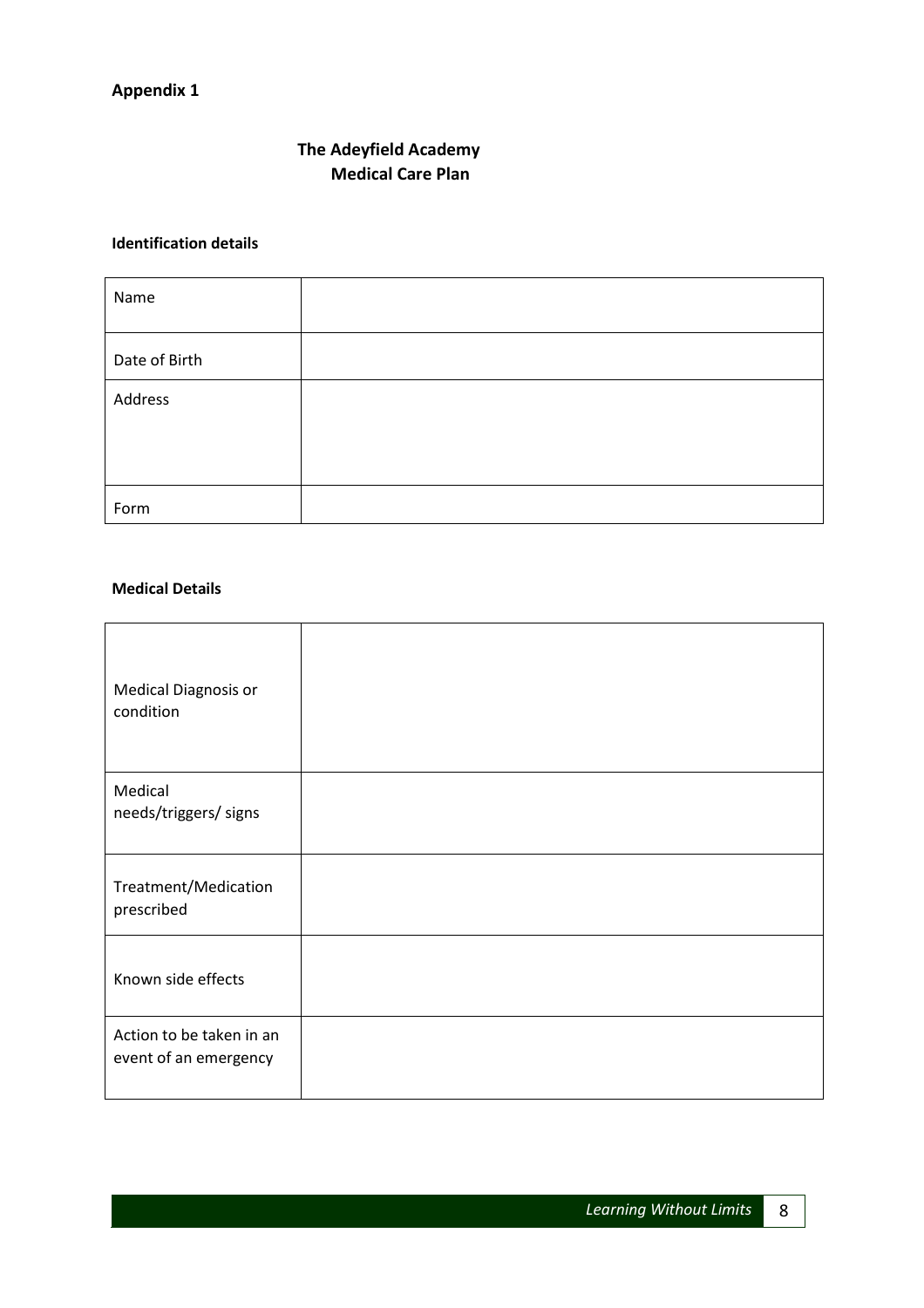#### **Contact Details**

| Parents/Carers                                                           | Contact numbers: |
|--------------------------------------------------------------------------|------------------|
| Alternative Family contact<br>(persons nominated by<br>Parents/Carers)   |                  |
| GP/Consultant - Name,<br>position, number                                |                  |
| Any other relevant<br>Healthcare professional-<br>Name, position, number |                  |
| Date                                                                     |                  |
| Review date                                                              |                  |

## **Additional information**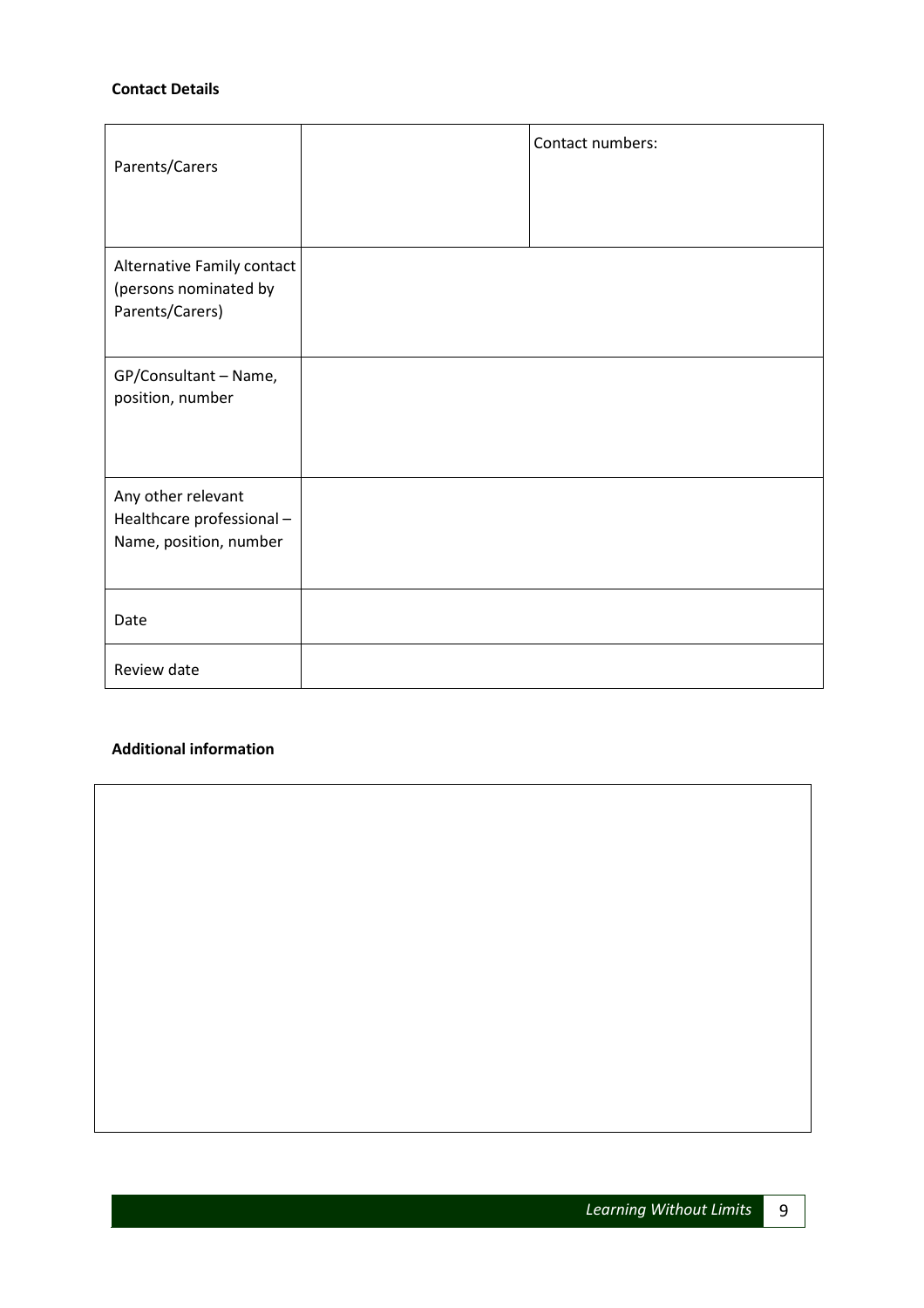# **Parental Agreement for The Adeyfield Academy to administer medicine**

| Date for review to be initiated by |  |
|------------------------------------|--|
| Child's name                       |  |
| Date of birth                      |  |
| Form                               |  |
| Medical condition or illness       |  |

#### **Medicine**

| Name/type of medicine<br>(as described on the container)           |  |
|--------------------------------------------------------------------|--|
| Expiry date                                                        |  |
| Dosage and method                                                  |  |
| Timing                                                             |  |
| Special precautions/other instructions                             |  |
| Are there any side effects that the school needs<br>to know about? |  |
| Self-administration - yes/no                                       |  |
| Procedures to take in an emergency                                 |  |

# **NB: Medicines must be in the original container as dispensed by the pharmacy**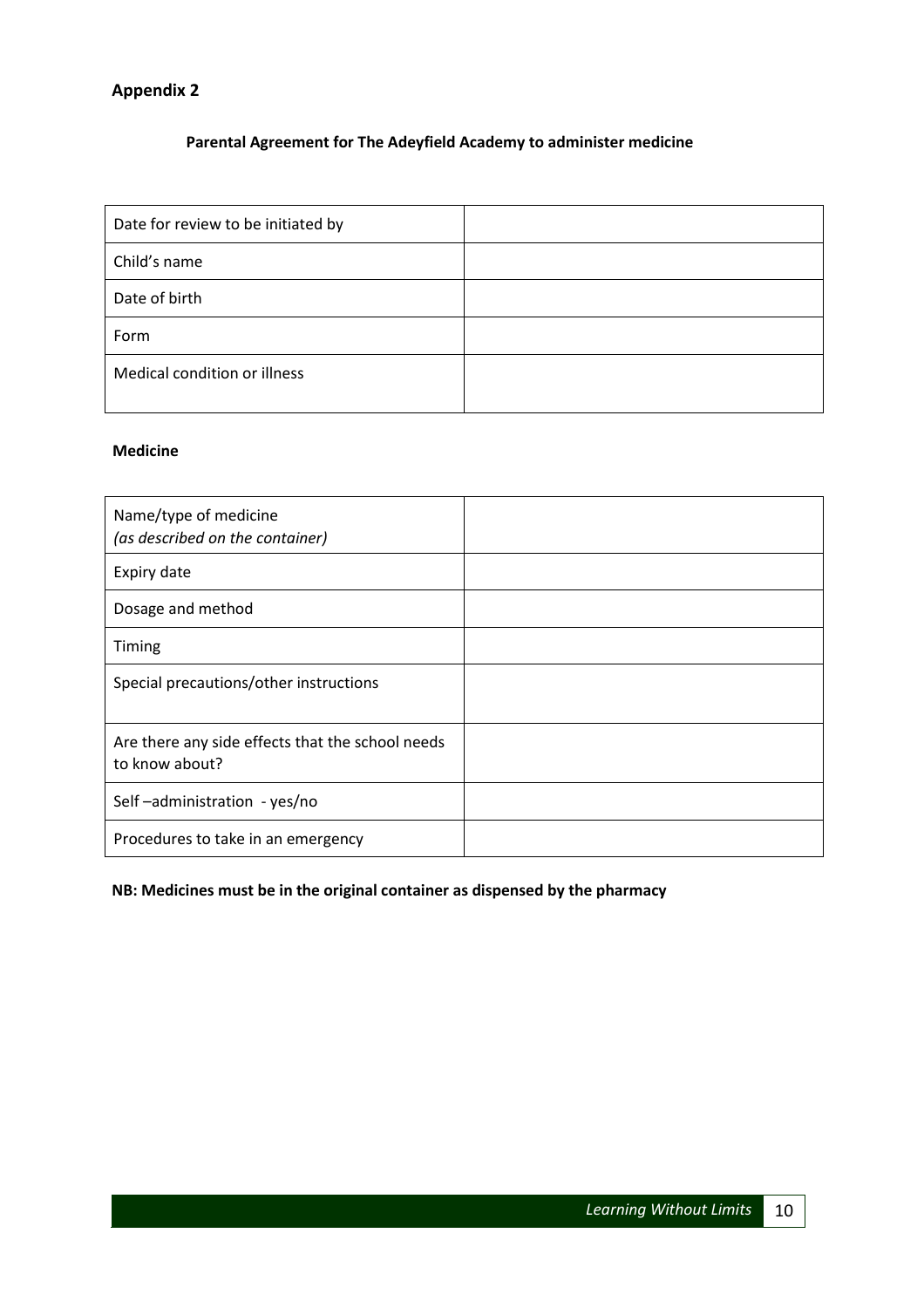#### **Contact Details**

| Name                                                            |  |
|-----------------------------------------------------------------|--|
| Daytime telephone number                                        |  |
| Relationship to child                                           |  |
| Address                                                         |  |
| I understand that I must deliver the medicine<br>personally to: |  |

The above information is, to the best of my knowledge, accurate at the time of writing and I give consent to school staff administering medicine in accordance with the school policy. I will inform the school immediately, in writing, if there is any change in dosage or frequency of the medication or if the medicine is stopped.

Signatures(s) \_\_\_\_\_\_\_\_\_\_\_\_\_\_\_\_\_\_\_\_\_\_\_\_\_\_\_\_\_\_\_\_\_\_\_\_\_\_\_\_ Date \_\_\_\_\_\_\_\_\_\_\_\_\_\_\_\_\_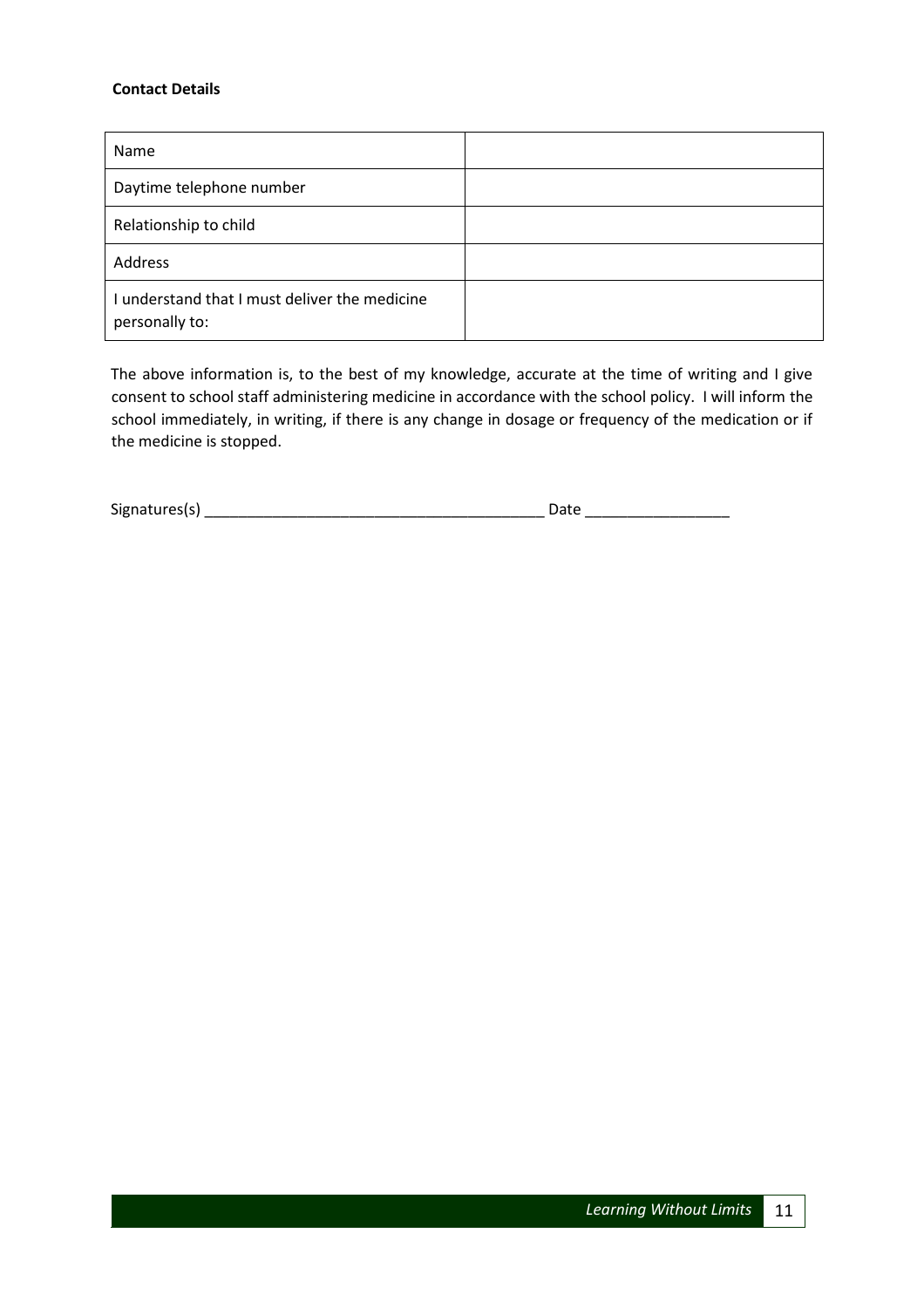| <b>Medication Log</b> |  |
|-----------------------|--|
|                       |  |
|                       |  |
|                       |  |
|                       |  |
|                       |  |
|                       |  |
|                       |  |

| Date | Name of person who<br>brought in medicine | Name of<br>medication | Amount and<br>form supplied in | Expiry<br>date | Dosage regime |
|------|-------------------------------------------|-----------------------|--------------------------------|----------------|---------------|
|      |                                           |                       |                                |                |               |
|      |                                           |                       |                                |                |               |
|      |                                           |                       |                                |                |               |
|      |                                           |                       |                                |                |               |
|      |                                           |                       |                                |                |               |
|      |                                           |                       |                                |                |               |
|      |                                           |                       |                                |                |               |
|      |                                           |                       |                                |                |               |
|      |                                           |                       |                                |                |               |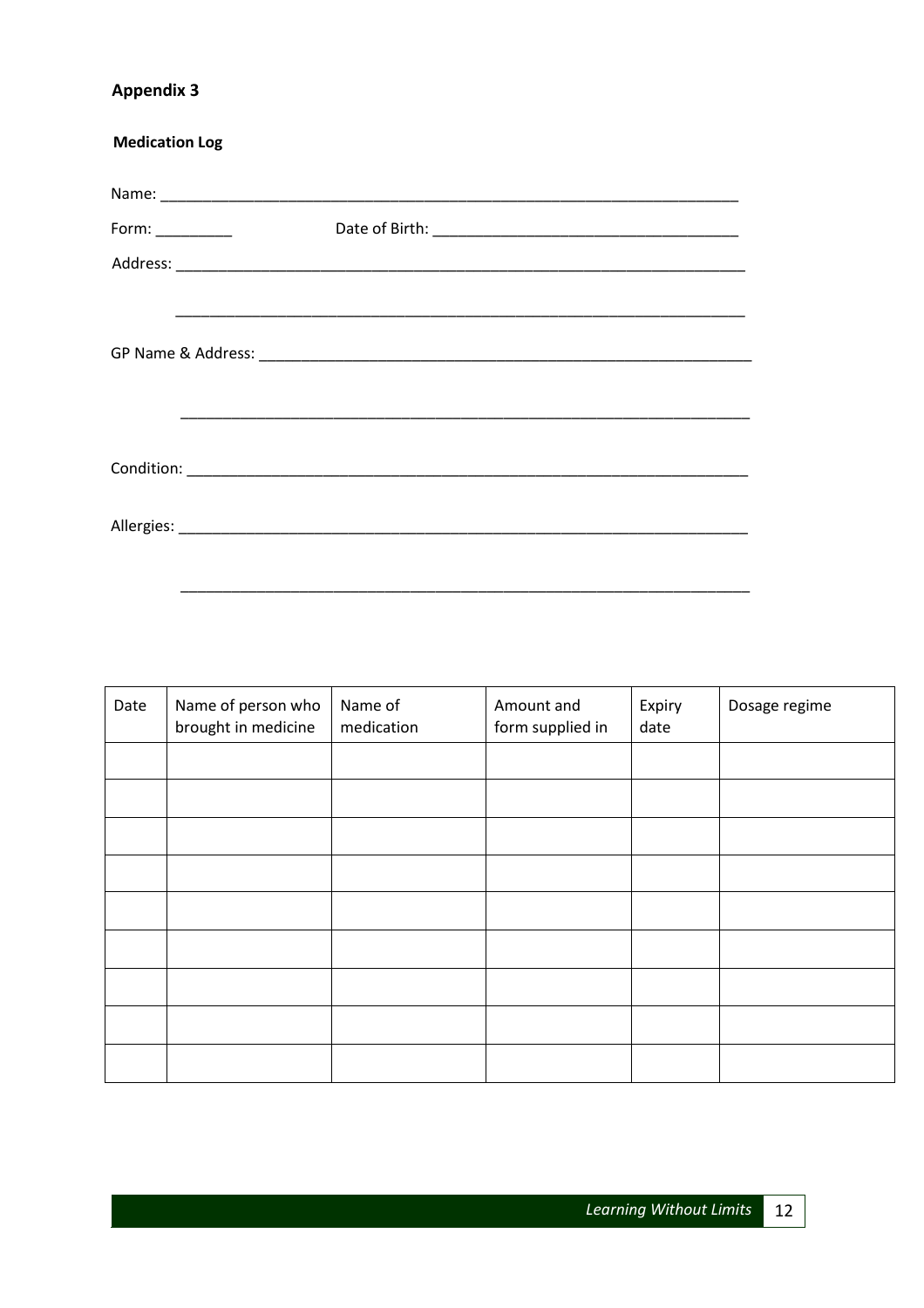# **Register of Medication Administered**

| Date | Time | Medication | Amount<br>Given | Amount<br>Left<br>(approx.) | Comments/Action side<br>effects | Given by |
|------|------|------------|-----------------|-----------------------------|---------------------------------|----------|
|      |      |            |                 |                             |                                 |          |
|      |      |            |                 |                             |                                 |          |
|      |      |            |                 |                             |                                 |          |
|      |      |            |                 |                             |                                 |          |
|      |      |            |                 |                             |                                 |          |